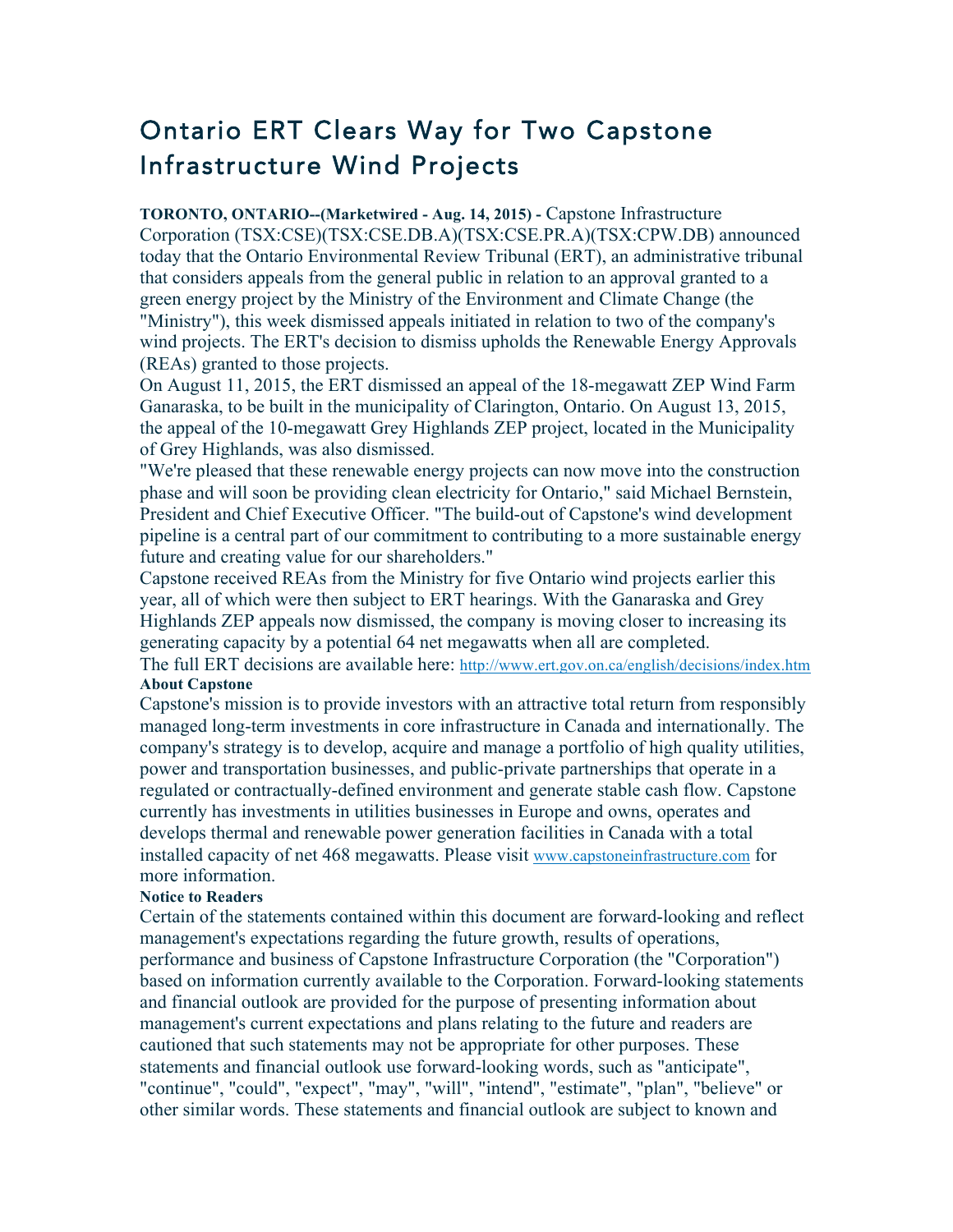unknown risks and uncertainties that may cause actual results or events to differ materially from those expressed or implied by such statements and financial outlook and, accordingly, should not be read as guarantees of future performance or results. The forward-looking statements and financial outlook within this document are based on information currently available and what the Corporation currently believes are reasonable assumptions, including the material assumptions set out in the management's discussion and analysis of the results of operations and the financial condition of the Corporation ("MD&A") for the year ended December 31, 2014 under the heading "Results of Operations", as updated in subsequently filed MD&A of the Corporation (such documents are available under the Corporation's SEDAR profile at www.sedar.com). Other potential material factors or assumptions that were applied in formulating the forward-looking statements and financial outlook contained herein include or relate to the following: that the business and economic conditions affecting the Corporation's operations will continue substantially in their current state, including, with respect to industry conditions, general levels of economic activity, regulations, weather, taxes and interest rates; that there will be no material delays in the Corporation's wind development projects achieving commercial operation; that the Corporation's power infrastructure facilities will experience normal wind, hydrological and solar irradiation conditions, and ambient temperature and humidity levels; that there will be no material changes to the Corporation's facilities, equipment or contractual arrangements; that there will be no material changes in the legislative, regulatory and operating framework for the Corporation's businesses; that there will be no material delays in obtaining required approvals for the Corporation's power infrastructure facilities, or Värmevärden; that there will be no material changes in rate orders or rate structures for Bristol Water; that Bristol Water will implement rates prescribed in Ofwat's final determination while pursuing a more appropriate outcome through the Competition & Markets Authority; that there will be no material changes in environmental regulations for the power infrastructure facilities, Värmevärden or Bristol Water; that there will be no significant event occurring outside the ordinary course of the Corporation's businesses; the refinancing on similar terms of the Corporation's and its subsidiaries' various outstanding credit facilities and debt instruments which mature during the period in which the forward-looking statements and financial outlook relate; market prices for electricity in Ontario and the amount of hours Cardinal is dispatched; the price Whitecourt will receive for its electricity production considering the market price for electricity in Alberta, the impact of renewable energy credits, and Whitecourt's agreement with Millar Western, which includes sharing mechanisms regarding the price received for electricity sold by the facility; the re-contracting of the PPA for Sechelt; that there will be no material change from the expected amount and timing of capital expenditures by Bristol Water; that there will be no material changes to the Swedish Krona to Canadian dollar and UK pound sterling to Canadian dollar exchange rates; and that Bristol Water will operate and perform in a manner consistent with management's assumptions of the final regulatory outcome for AMP6, including, among others: real and inflationary changes in Bristol Water's revenue, Bristol Water's expenses changing in line with inflation and efficiency measures, and capital investment, leakage, customer service standards and asset serviceability targets being achieved.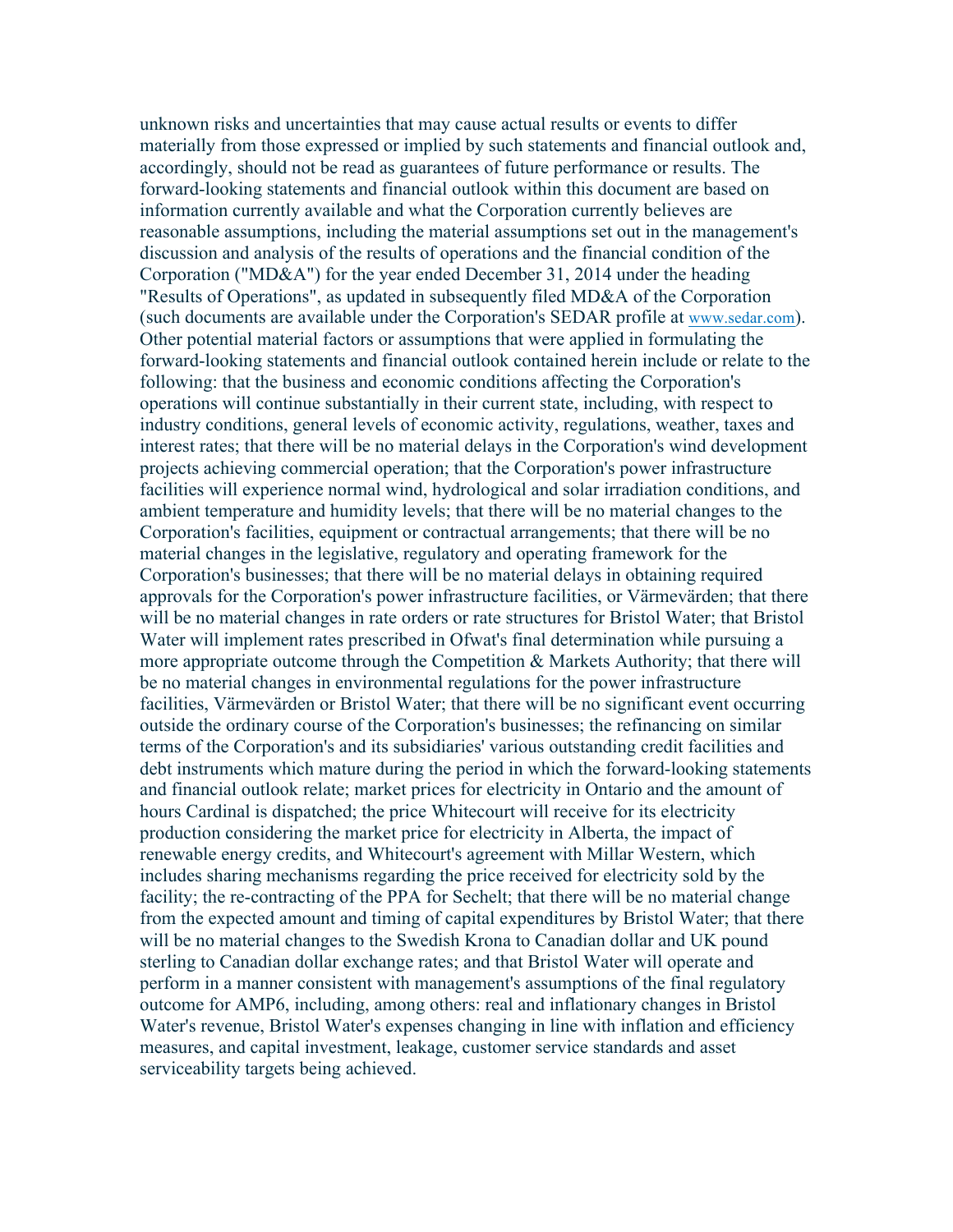Although the Corporation believes that it has a reasonable basis for the expectations reflected in these forward-looking statements and financial outlook, actual results may differ from those suggested by the forward-looking statements and financial outlook for various reasons, including: risks related to the Corporation's securities (dividends on common shares and preferred shares are not guaranteed; volatile market price for the Corporation's securities; shareholder dilution; and convertible debentures credit risk, subordination and absence of covenant protection); risks related to the Corporation and its businesses (availability of debt and equity financing; default under credit agreements and debt instruments; geographic concentration; foreign currency exchange rates; acquisitions, development and integration; environmental, health and safety; changes in legislation and administrative policy; and reliance on key personnel); risks related to the Corporation's power infrastructure facilities (power purchase agreements; completion of the Corporation's wind development projects; operational performance; contract performance and reliance on suppliers; land tenure and related rights; environmental; and regulatory environment); risks related to Värmevärden (operational performance; fuel costs and availability; industrial and residential contracts; environmental; regulatory environment; and labour relations); and risks related to Bristol Water (Ofwat price determinations; failure to deliver capital investment programs; economic conditions; operational performance; failure to deliver water leakage target; SIM and the serviceability assessment; pension plan obligations; regulatory environment; competition; seasonality and climate change; and labour relations). For a comprehensive description of these risk factors, please refer to the "Risk Factors" section of the Corporation's annual information form dated March 24, 2015, as supplemented by disclosure of risk factors contained in any subsequent annual information form, material change reports (except confidential material changes reports), business acquisition reports, interim financial statements, interim MD&A and information circulars filed by the Corporation with the securities commissions or similar authorities in Canada (which are available under the Corporation's SEDAR profile at www.sedar.com).

The assumptions, risks and uncertainties described above are not exhaustive and other events and risk factors could cause actual results to differ materially from the results and events discussed in the forward-looking statements and financial outlook. The forwardlooking statements and financial outlook within this document reflect current expectations of the Corporation as at the date of this document and speak only as at the date of this document. Except as may be required by applicable law, the Corporation does not undertake any obligation to publicly update or revise any forward-looking statements and financial outlook.

This document is not an offer or invitation for the subscription or purchase of or a recommendation of securities. It does not take into account the investment objectives, financial situation and particular needs of any investors. Before making an investment in the Corporation, an investor or prospective investor should consider whether such an investment is appropriate to their particular investment needs, objectives and financial circumstances and consult an investment adviser if necessary.

## **CONTACT INFORMATION**

• Capstone Infrastructure Corporation Aaron Boles Senior Vice President, Communications and Investor Relations